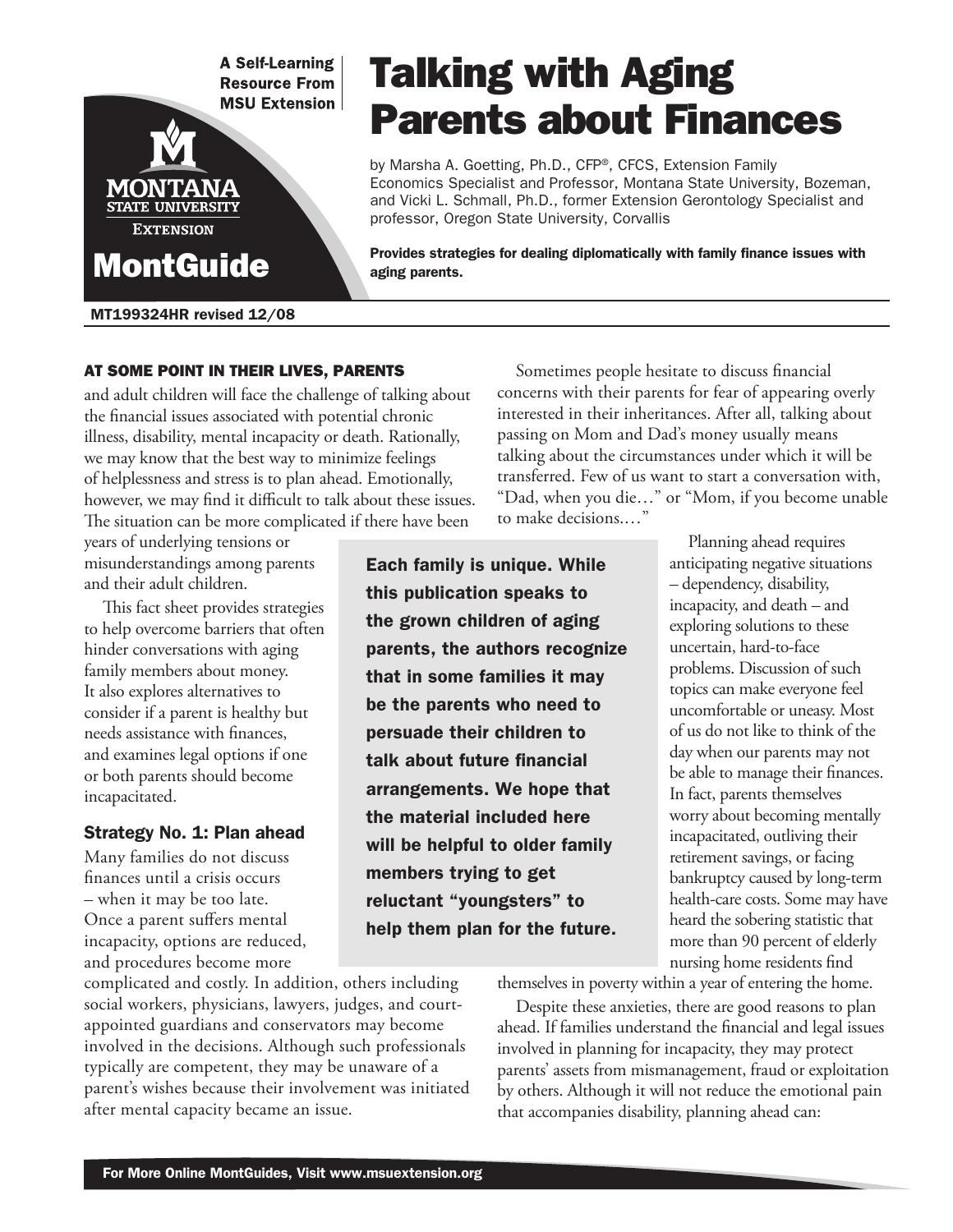- help avoid decision-making in times of crisis and make decisions easier in difficult times;
- reduce emotional and financial upheaval later on;
- ensure that your parents' life-style, personal philosophies and choices are known before the time comes when they are not able to participate in making decisions;
- increase the options available to older persons and their families;
- decrease the possibility that the family will have to engage in more intrusive, restrictive activities, such as taking court action to seek a guardianship or conservatorship;
- reduce disagreements among siblings about "what Mom or Dad want" and how assets should be handled.

Planning ahead does not prevent all problems, but it does provide parents with more options and enables their families to act more effectively.

#### Strategy No. 2: Talk among family members

Discuss the future with family members while all parties are comparatively healthy and financially secure. Perhaps the issue could be raised as a result of a life event, such as a friend's move into a long-term care facility, the extended hospitalization of a relative following a heart attack or the death of an acquaintance who had no will.

Another way to begin a conversation is to share your preferences and plans in the event of your own serious illness or death. This may open the door to discussion. Remember, mental incapacity is not always a function of getting older; a debilitating accident could happen to anyone, regardless of age. Parents may question the motives of adult children who express concern about parental finances but have not prepared their own living wills, durable powers of attorney or powers of attorney for health care.

When and where discussions are held can have a tremendous impact on outcome. If possible, avoid discussion of finances during such emotionally demanding events as holiday celebrations. A relaxed, shared activity, such as walking, golfing or baking may diffuse some of the tension when the conversation turns to money.

Be sensitive to and acknowledge your parent's feelings and preferences, recognize his or her needs to be independent and in control, and do all you can to maintain your parent's dignity.

Remember, it's difficult for many people to talk about finances, especially when discussing incapacity and inability to manage. Talking about potential loss of control can be even more difficult if the older person is already experiencing health changes. Grief, frustration, uncertainty and anger may be expressed. Feelings are likely to be particularly strong if your parent fears that he or she is giving up control. Even if these feelings are not verbalized, be aware that your parents may have them. Be sensitive to and acknowledge your parent's feelings and preferences, recognize his or her needs to be

> independent and in control, and do all you can to maintain your parent's dignity.

> Try to imagine how the situation looks and feels from your parent's perspective. Ask yourself, "How would I feel if I were in Dad's shoes?" Give your parent your attention, listen to what is said and communicate your understanding. Parents who sense empathy and understanding are more likely to listen.

A good way to start a

discussion is for all family members to express good intentions and a willingness to listen carefully. The objective is to set the right tone. Avoid an aggressive approach that may sound like a power play. Don't say, "I know you're going to have financial problems as you get older, and I know how to solve them for you." Make it very clear that you are acting out of concern, not self-interest. An effective way to express this concern is to begin with "I" instead of "you." "I'm worried that if something happens to either one of you, we won't know what to do." Or, "With the rising costs of health care, I'm concerned that a major illness could wipe out your resources."

Respect your parents' right to make choices as long as they are capable of doing so. In some cases, an older person's view of what is best for them may differ from that of other family members. This does not mean that any one view is wrong. Differences of opinion may result from different attitudes, values or desires. Even if you disagree with their choices, show respect for your parents' right to make choices – it's essential for an open discussion.

Unless your parent clearly has passed the point of effective functioning, you should not presume to decide what is best for him or her. As long as your parents are healthy and capable, the participation of other family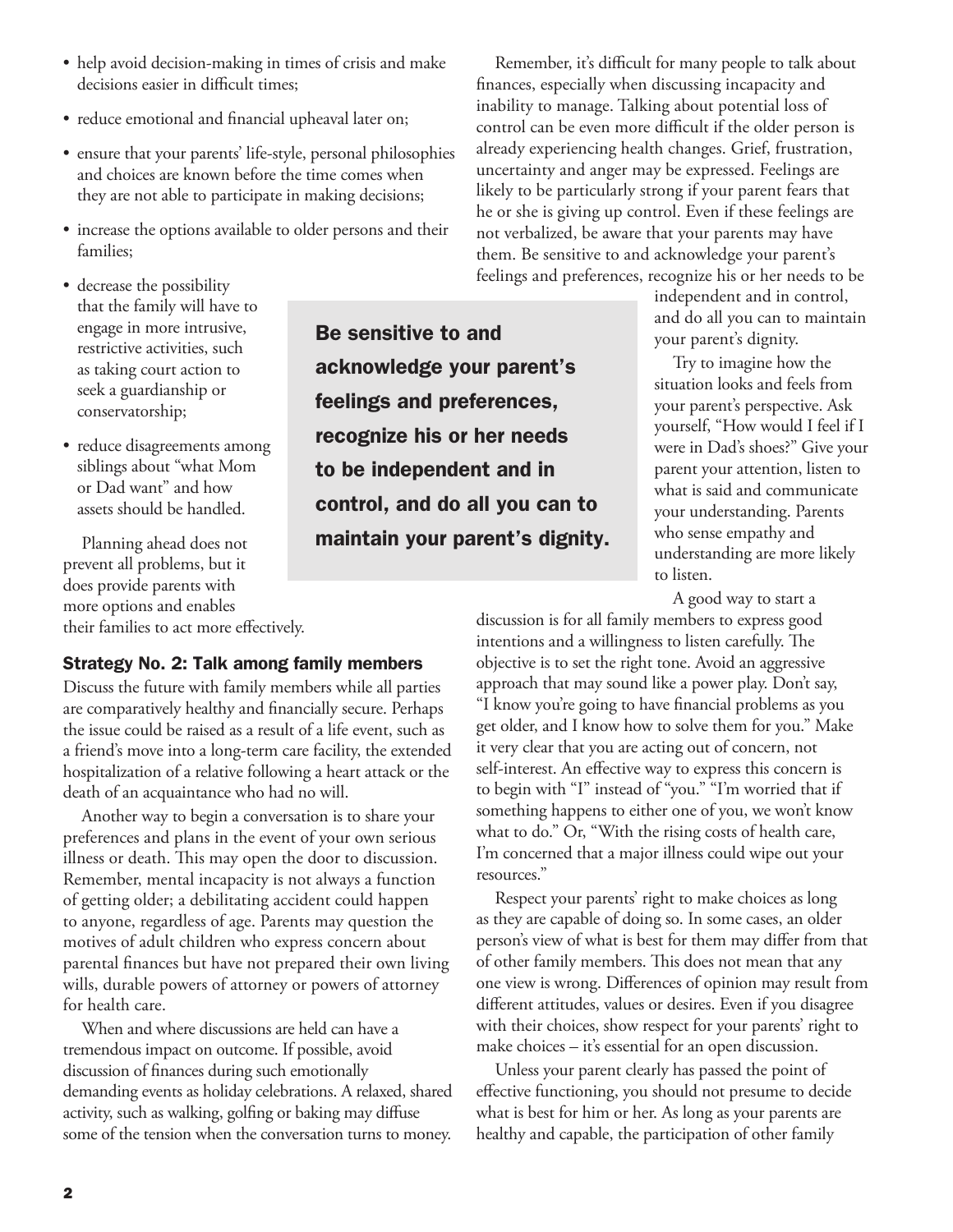members in their financial affairs should be by invitation only. Although it may be frustrating to you, it is perfectly legitimate for parents to say that there are some topics they choose not to talk over with the "kids." They have a right to financial privacy!

If your parents don't feel comfortable talking directly with you about their personal finances, suggest that they talk to another family member, an attorney, or a financial advisor who specializes in working with older persons. Another possibility is to send your parents appropriate books or articles from financial magazines and newspapers. MSU Extension publishes MontGuides (fact sheets) on estate planning, living trusts, powers of attorney and living wills. (See "Further Information" on p. 7 of this MontGuide). Other sources of information include the American Association of Retired Persons, the Montana Office on Aging, and Area Agency Offices on Aging. (See list of organizations on p. 7 of this MontGuide).

#### Strategy No. 3: Hold a family meeting

Another approach is to hold a family meeting. Phone or write your parents and explain that you and your siblings would like to discuss some concerns at a convenient time when the family is together. The family member most likely to be listened to may be the best person to make the call to the parents.

If a phone call or letter initiating a discussion about these issues would upset your parents, you may want to wait until the family is together. At that time you can explain that you would like to have a family conference to discuss financial decisions that would have to be made if one or both parents developed a chronic illness, became disabled or mentally incapacitated, or died. If possible, however, avoid emotionally charged and tiring times for the talk.

 *Involve appropriate family members.* Your parents' wishes should determine who takes part in the discussions. Some families have found it advisable to include as many members of the immediate family as possible. Excluding an adult child without his or her agreement may result in problems later.

If a parent has divorced and remarried, it is appropriate to include the new spouse in the discussions. Parents should decide whether or not they are comfortable with sons- and daughters-in-law present.

Regardless of who is involved, everyone should respect the parents' need for privacy regarding their financial specifics.

If family relations are so tense that some adult children will not participate in a family meeting if other siblings are present, it may help to suggest that an outside person

## Family finance discussion points

- $\vee$  Do you have a will? If so, where is it located?
- $\vee$  Have you granted someone a durable power of attorney? If so, who has the power, and where is the document located?
- $\vee$  Have you written a power of attorney for health care? If so, who has the power, and where is the document located?
- $\vee$  Do you have a safe deposit box? Where is the box located and where is the key? Where is the list of contents?
- $\vee$  What is the location of essential personal papers—birth and marriage certificates, dissolution of marriage documents, Social Security and military service records?
- $\vee$  Where are life, health and property insurance policies kept?
- $\vee$  Have you made a list of investments (savings accounts, certificates of deposit, stocks and bonds, etc.)? What are the mailing addresses of the institutions that have the investments?
- $\vee$  Have you made a list of the personal and real property that you own? Where is the list located?
- $\vee$  Who are your financial advisors? What are their names and addresses?
- $\vee$  Have you developed a letter of last instruction? If so, where is it located?
- $\vee$  If you have a retirement program, is there a death benefit for survivors? If so, whom should the survivors contact?
- $\vee$  Do you have a living will?
- $\vee$  Is your living will registered at the Montana End-of-Life Registry? (See MontGuide [MT200602HR,](http://msuextension.org/publications/FamilyFinancialManagement/MT200602HR.pdf) *Montana End-of-Life Registry*.)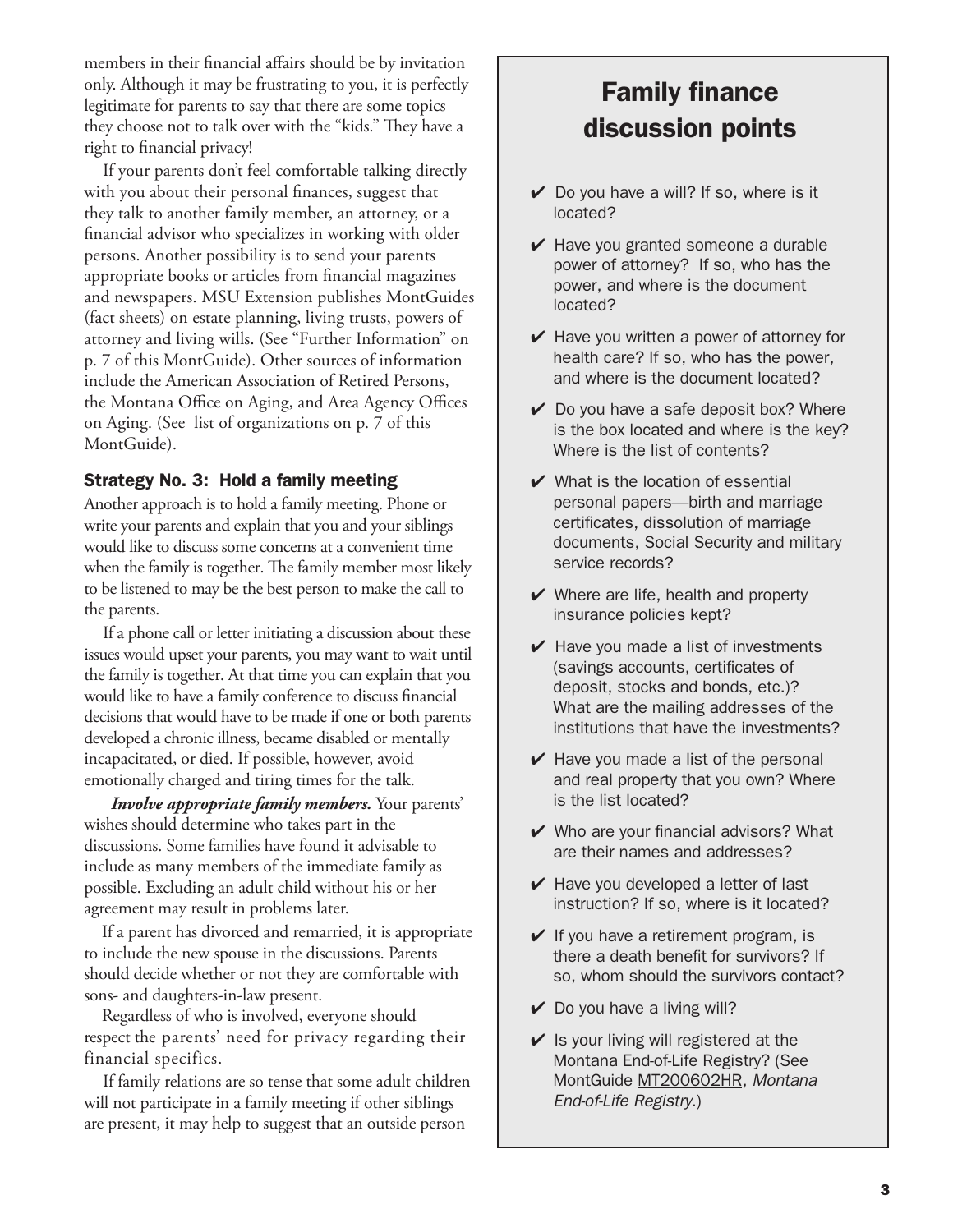such as a lawyer, advisor, social worker, or family counselor or therapist facilitate the meeting. Often, the mere presence of an "outsider'' will keep the mood calm and businesslike and will keep the conversation on course. However, an outsider's presence may prevent openness among family members. You decide what's appropriate for your situation.

*Prepare for the meeting.* Before the family meeting, make a list of concerns to be discussed and questions that must to be answered. (See

list of discussion points p. 3.)

Remember that some parents may not feel comfortable divulging all this information. It is not important that everyone know the details of their parents' financial situation. What is important is that the parent has:

- • gathered together financial information,
- Family members may have to maintain a delicate balance between providing assistance and assuming control. Your parents are likely to resist strongly if you take a "parentlike" stance with them.
- Adult children who try to make financial decisions for their parents during the meeting because they think they are the "experts" can become the focus of resentment from both the parents and siblings. Keep in mind that the purpose of the meeting is to discuss money issues and the parents' wishes, not to demonstrate the financial wisdom of the siblings.

*Follow up on the discussion.* At the end of the meeting, review the notes and encourage everyone to act

> promptly on any decisions that were made. A son may check on the costs of long-term care insurance while a daughter gets a copy of the living will declaration. One parent may visit the Area Agency on Aging, while the other writes AARP for information. Other actions may involve setting up a meeting with an attorney or financial planner to answer questions about estate planning and other matters. If parents are too frail to accomplish the tasks, jobs can be divided among family

- made known to at least one family member the location of important papers,
- • prepared for the possibility of incapacity, and
- considered how to pay for long-term care should the need arise.

Before initiating the discussion, decide who will take notes. At least one person should record any items that require follow-up, such as confirming who was designated to have power of attorney or checking into the cost of long-term health care insurance.

*At the meeting, start with the basics.* Begin by making a list of where financial documents are kept. Important records include savings and investment accounts, Social Security numbers, insurance policies, pensions, contracts, and debts. And while you are expressing concern about your parents' financial records, you should also be able to account for your own. Your parents may question your sincerity if you say they should have this type of list when you don't have one.

*Be willing to compromise.* For example, a mother who has said she would not go to a nursing home may prefer that alternative to living with a daughter whose home is 1,500 miles away. Whereas in a local nursing home friends and relatives could stop by and visit, in her daughter's community the mother may know no one beyond her immediate family.

members based on time available, skills and geographic proximity. However, parents who are capable can do the tasks themselves.

Remember to appreciate your parents' capabilities. Too often, when people become frail we tend to focus on what they can no longer do. Although the proportion of older persons reporting difficulty with one or more personal care activities rises from 15 percent for people aged 65–69 to 49 percent for people 85 years old and older, it's important to focus on what your parent can continue to do and allow him or her to retain as much control as possible over his or her finances.

#### Alternatives and legal options

Some parents have difficulty accepting any kind of financial counsel, especially from their adult children. Family members may have to maintain a delicate balance between providing assistance and assuming control. Your parents are likely to resist strongly if you take a "parentlike" stance with them.

#### Helping out with money management

Older persons with limited mobility, low vision, loss of hand dexterity, or failing memory may ask for assistance in managing their finances. Needs may be limited to help with reading fine print, balancing a checkbook, preparing checks for signature, or dealing with Medicare and other benefit programs. People who are home-bound because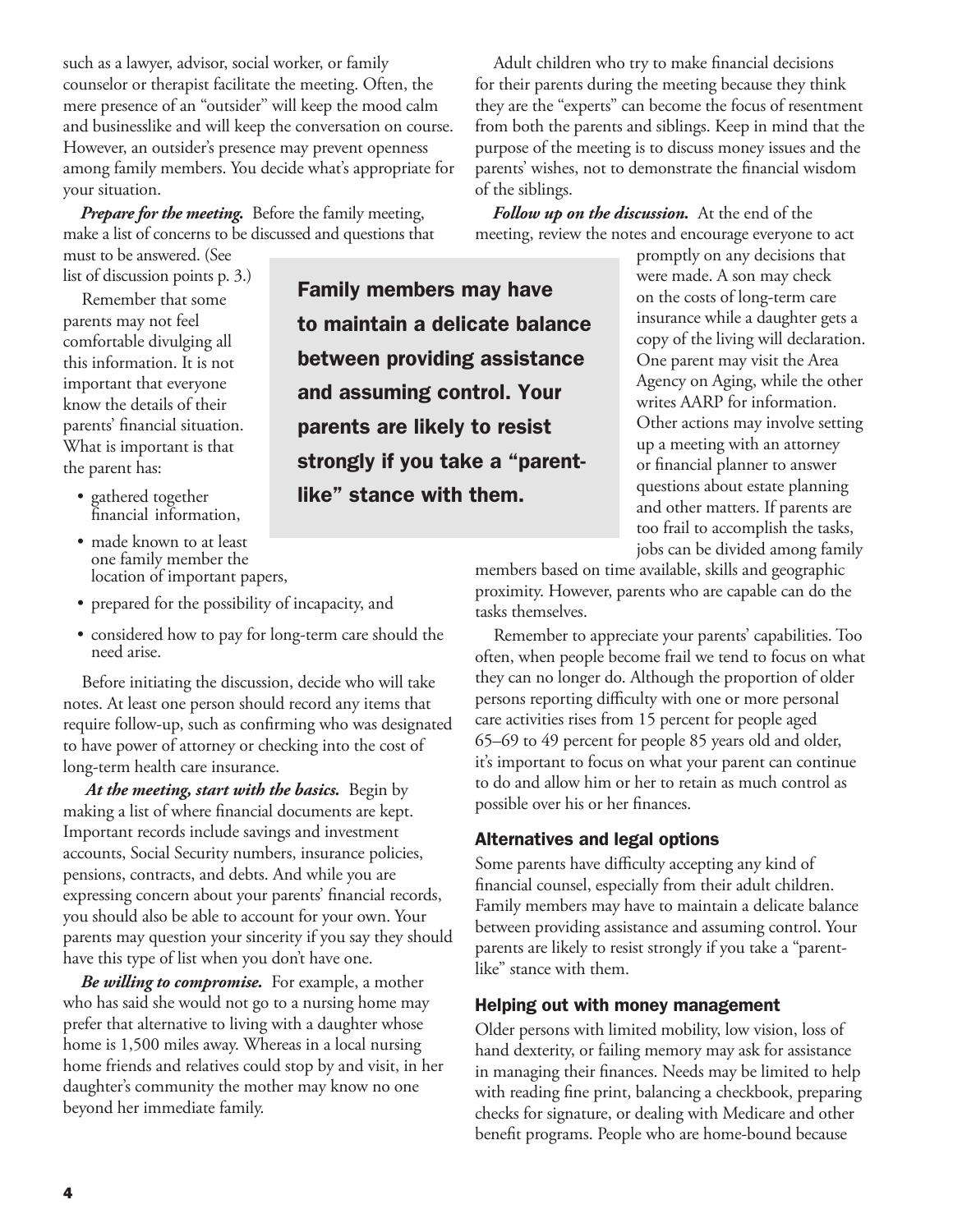of poor health, but still able to direct their finances, may need someone to pay the bills. By reason of severe disability, some older persons need someone to manage all of their financial affairs.

There are several options for older people who need assistance in managing their finances or who may need assistance in the future. These include joint checking accounts, powers of attorney, living trusts, appointment of a representative payee, conservatorship, and guardianship.

Each alternative has advantages and disadvantages that must be weighed in light of your family's circumstances.

*Joint checking accounts.* Joint checking accounts provide an easy way to sign checks and pay your parent's bills while your parent keeps a sense of control, particularly if he or she retains the checkbook. A joint account can be established by

There are several legal options for older people who need assistance in managing their finances or who may need assistance in the future. These include joint checking accounts, powers of attorney, living trusts, appointment of a representative payee, conservatorship, and guardianship.

putting your name on the signature card as an additional authorized signatory or by having your name added on both the checks and signature card as joint tenants with right of survivorship. Because such a designation means the joint owner will have as much access to the account as the parent, a family member who would be tempted to convert the account to his or her own benefit should not be designated.

A joint account with right of survivorship means that when one owner dies, the account automatically belongs to the survivor. Other family members would not receive any of the assets in the joint account. This designation supersedes any bequests written in a will.

For example, Mrs. Jones wrote in her will that she wanted the balance in her \$10,000 checking account to go to her daughter, Susie. Unfortunately, the assets didn't go to Susie because Mrs. Jones had the account in joint tenancy with right of survivorship with her son, Johnny. If Mrs. Jones had had the account in her name only, Johnny would not have received the \$10,000. Instead, the money would have gone to Susie as indicated in Mrs. Jones' will.

If not properly handled, a joint account can present complications in terms of taxes, eligibility for government benefits and disposal of funds at death for either party.

Explore the full legal consequences of a joint tenancy with an attorney before selecting this option.

*Representative payee.* If disability makes it hard for a parent to manage pension or public benefit income, an adult child, other relative or caregiver may become a Representative Payee to receive and disburse funds for the disabled person. Social Security, Veterans Affairs and other public agencies may appoint a representative payee if a beneficiary is unable to manage funds. Government

> agencies prefer to appoint a spouse, a relative such as an adult child, or a friend.

To arrange for representative payee status, contact the appropriate agency for an application form and instructions. Medical confirmation that the older person is not able to manage his or her benefit payments is required. The benefit agency provides instructions on how the funds are to be held, accounted for, managed and disbursed.

*Power of attorney.* A power of attorney is a written document in which a person (the principal) gives another person (the

attorney-in-fact) legal authority to act on his or her behalf in financial transactions. Having confidence in the person to whom a power of attorney is given is critical. Since no one supervises the person who has power of attorney, abuses are possible.

A person may give either a *general* power of attorney or a *special* power of attorney. A *general* power of attorney is a broad grant of power for the person named as the attorney-in-fact to perform any financial transactions on behalf of the principal that the person could do himself or herself. A *special* power of attorney is limited in scope, authorizing the designated person to do a limited number of financial transactions or one transaction such as withdrawing a specified sum of money from a savings account to pay bills. A power of attorney can be granted to last for a specific period of time such as a month, or for an indefinite period of time. In either event, the principal retains the right to revoke or withdraw the power at any time upon notice of intent to the attorney-in-fact and other interested persons. The power of attorney automatically terminates on the death or mental incapacity of the principal.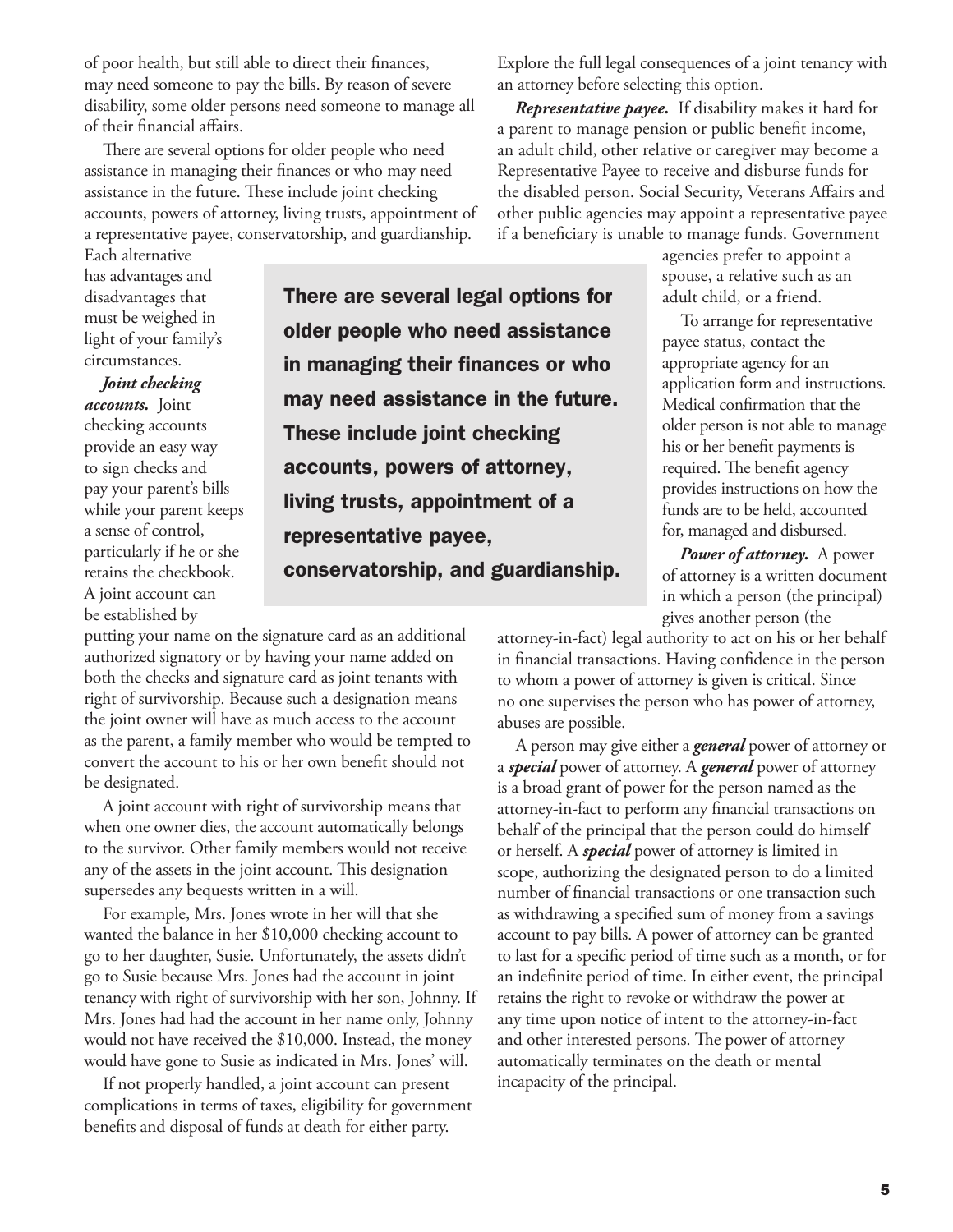A *durable* power of attorney does not terminate if the person granting the power becomes mentally incapacitated. A *durable* power of attorney can also be written so that it "springs" into existence only if and when a person becomes incapacitated or incompetent, as diagnosed by a physician, and is unable to direct his or her own affairs. However, such a "springing clause" must be defined very clearly or it may not be honored by financial institutions. (For more information, see MontGuide [MT199001HR,](http://msuextension.org/publications/FamilyFinancialManagement/MT199001HR.pdf) *Power of Attorney.)*

> Understanding the financial and legal issues involved in planning for incapacity may help to protect parents' assets from mismanagement, fraud, or exploitation by family members, other caregivers or guardians.

*Living trust.* A living trust is another way a person can assure management and protection of assets if he or she becomes incapacitated in the future. A trust is an arrangement whereby designated assets are transferred from one person (grantor) to another person (trustee) who holds and manages the assets for the benefit of the beneficiary. The grantor, trustee, and beneficiary may be the same person or they can be different. The trust agreement contains specific instructions about the management and distribution of the assets to the beneficiary. For example, a mother may name herself as trustee of the assets until she becomes incapacitated, at which time her daughter will take over the duties of trustee.

Unlike a will, a trust is not subject to probate and does not generally become a matter of public record. Get an attorney's help in setting up a trust to protect everyone's interests. The person drafting the living trust should understand restrictions on Medicaid eligibility

for beneficiaries of living trusts, particularly if there is any possibility the person may need long-term care. (For more information, see MontGuides [MT199612HR,](http://msuextension.org/publications/FamilyFinancialManagement/MT199612HR.pdf) *Revocable Living Trusts,* and [MT199511HR](http://msuextension.org/publications/FamilyFinancialManagement/MT199511HR.pdf), *Medicaid and Long-Term Card Costs*.)

*Conservatorship.* A conservatorship is a courtordered protective relationship whereby an individual is appointed to manage another person's financial affairs after that person has become unable to do so. An attorney must file a petition with the court and a judge decides if the older person is legally competent. Other rights such as the right to vote, to marry or to write a will remain intact. The conservator is responsible to the court and must make an annual accounting.

*Guardianship.* A guardianship is a court-appointed protective arrangement for a person found to be incapacitated and in need of someone to oversee his or her personal freedom of movement and decision-making so that essential requirements for physical health and safety will be met. Montana law defines an incapacitated person as "anyone who is impaired by reason of mental illness, mental deficiency, physical illness or disability, chronic use of drugs, chronic intoxication or other cause to the extent he or she lacks sufficient understanding or capacity to make or communicate responsible decisions concerning his/her person."

A guardianship may be used only as is necessary to promote and protect the well-being of the incapacitated person. A limited guardian has rights, powers and duties specifically listed by the court.

#### **Summary**

People over age 55 represent 21 percent of Montana's residents. The Census Bureau projects that the percentage will increase to 26.4 percent by the year 2010. Although it is difficult for any of us to face the possibility of dependency, disability, or incapacity – not only of our aging parents but also of ourselves, planning ahead is wise. Planning can help families avoid disagreements over care and finances and help alleviate the stress of making difficult choices in crisis situations. Understanding the financial and legal issues involved in planning for incapacity may help to protect parents' assets from mismanagement, fraud, or exploitation by family members, other caregivers or guardians.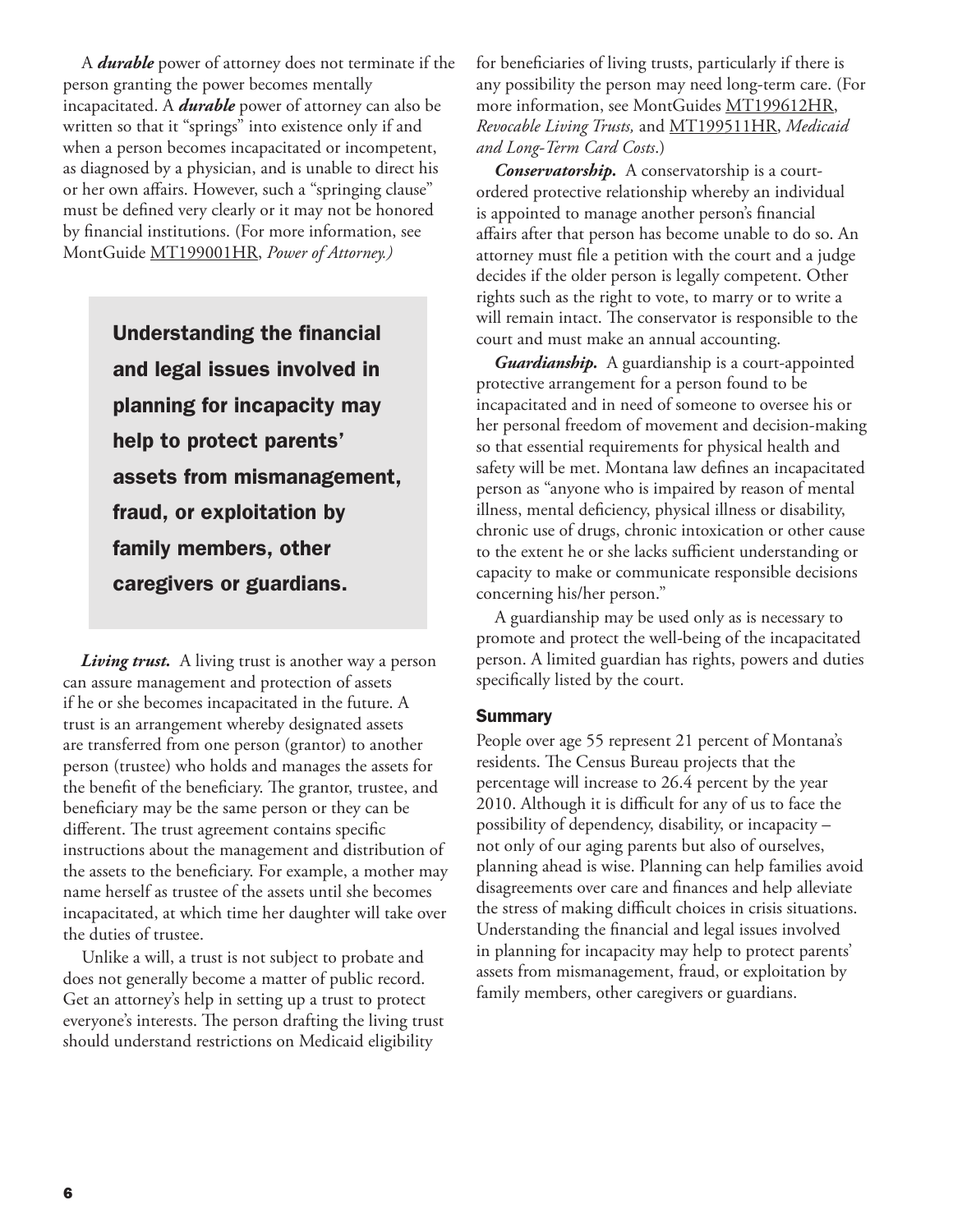### Further information: MontGuides

*Montana State University Extension publishes other fact sheets written to assist families with estate planning. All of them are available on the Web; go to* **http://www.montana.edu/estateplanning**

*Accessing a Deceased Person's Financial Accounts* ([MT200301HR\)](http://msuextension.org/publications/FamilyFinancialManagement/MT200301HR.pdf)

*Annuities* [\(MT199213HR](http://msuextension.org/publications/FamilyFinancialManagement/MT199213HR.pdf))

*Custodial Accounts for Kids Under Age 21* [\(MT199910HR](http://msuextension.org/publications/FamilyFinancialManagement/MT199910HR.pdf))

*Designating Beneficiaries through Contractual Arrangements* [\(MT199901HR\)](http://msuextension.org/publications/FamilyFinancialManagement/MT199901HR.pdf)

*Dying Without a Will in Montana: Who Receives Your Property?* [\(MT198908HR\)](http://msuextension.org/publications/FamilyFinancialManagement/MT198908HR.pdf)

*Estate Planning in Montana: Getting Started* ([MT199508HR\)](http://msuextension.org/publications/FamilyFinancialManagement/MT199508HR.pdf)

*Estate Planning for Families with Minor Children* ([MT199117HR\)](http://msuextension.org/publications/FamilyFinancialManagement/MT199117HR.pdf)

> **Montana Department of Public Health and Human Services**

111 N. Sanders, Room 210

Toll Free: 800-332-2272 [www.dphhs.mt.gov](http://www.dphhs.mt.gov/)

Helena MT 59604

**Senior and Long Term Care Division**

*Federal Estate Tax* [\(MT199104HR](http://msuextension.org/publications/FamilyFinancialManagement/MT199104HR.pdf))

*Gifting: A PropertyTransfer Tool of Estate Planning* ([MT199105HR\)](http://msuextension.org/publications/FamilyFinancialManagement/MT199105HR.pdf)

*Lending Money to Family Members* [\(MT199323 HR\)](http://msuextension.org/publications/FamilyFinancialManagement/MT199323HR.pdf)

*Letter of Last Instructions* [\(MT198904HR](http://msuextension.org/publications/FamilyFinancialManagement/MT198904HR.pdf))

*Life Insurance: An Estate Planning Tool* [\(MT199211HR](http://msuextension.org/publications/FamilyFinancialManagement/MT199211HR.pdf))

*Medicaid and Long-term Care Costs* [\(MT199511HR](http://msuextension.org/publications/FamilyFinancialManagement/MT199511HR.pdf))

*Montana Rights of the Terminally Ill Act* [\(MT199202HR](http://msuextension.org/publications/FamilyFinancialManagement/MT199202HR.pdf))

*Power of Attorney* ([MT199001HR\)](http://msuextension.org/publications/FamilyFinancialManagement/MT199001HR.pdf)

*Non-Probate Transfers* [\(MT199509HR](http://msuextension.org/publications/FamilyFinancialManagement/MT199509HR.pdf))

*Probate in Montana* [\(MT199006HR](http://msuextension.org/publications/FamilyFinancialManagement/MT199006HR.pdf))

*Property Ownership: Estate Planning*  [\(MT198907HR](http://msuextension.org/publications/FamilyFinancialManagement/MT198907HR.pdf))

*Revocable Living Trusts* [\(MT199612HR](http://msuextension.org/publications/FamilyFinancialManagement/MT199612HR.pdf))

*What is a Personal Representative?* [\(MT199008HR](http://msuextension.org/publications/FamilyFinancialManagement/MT199008HR.pdf))

*Who Gets Grandma's Yellow Pie Plate? Transferring Non-Titled Property*  [\(MT199701HR](http://msuextension.org/publications/FamilyFinancialManagement/MT199701HR.pdf))

*Wills* [\(MT198906HR\)](http://msuextension.org/publications/FamilyFinancialManagement/MT198906HR.pdf)

*For paper copies of these fact sheets, contact your county or reservation MSU Extension office or*  Extension Publications, P.O. Box 172040, Montana State University, Bozeman 59717; (406) 994-3273.

#### **Organizations**

**Area Agencies on Aging** Toll Free: 800-551-3191

#### **AARP**

601 E Street NW Washington DC 20049 888-687-2271 www.aarp.org

American Association of Retired Persons. *Tomorrow's Choices: Preparing Now for Future Legal, Financial and Health Care Decisions*  (PF4224 D13479). (December 1990), 1–64

Fanning, D. *Waiting for the Dough.* Worth (February/March 1992), 87–91

Granovsky, N. *Money Talks for the Sandwich Generation*. Texas Agricultural Extension Service, May 1989

#### Sources

- Metzen, E. *Intergenerational Equity: Essential Ingredient for a Cohesive Society*. Journal of Home Economics 83:4 (1991), 22–2
- Rosenfeld, J. *The Legacy of Aging: Inheritance and Social Disinheritance in Social Perspective.* Norwood, N.J.: Ablex Publishing Co. (1979)

Schmall, V.L., and T. Nay. *Helping Your Older Family Member Handle Finances.* Pacific Northwest Extension Publication PNW 344 (August 1989), 1–7

- Simon, R. *How to Talk to Your Parents About Money*. Money (December 1991), 145–153
- U.S. Department of Commerce, Economics & Statistics Administration, Bureau of the Census. *Statistical Abstract of the United States, Vol. 12* (1991), 12
- U.S. Senate. *Developments in Aging: A Report of the Special Committee on Aging, Vol. 3* (1987), 29